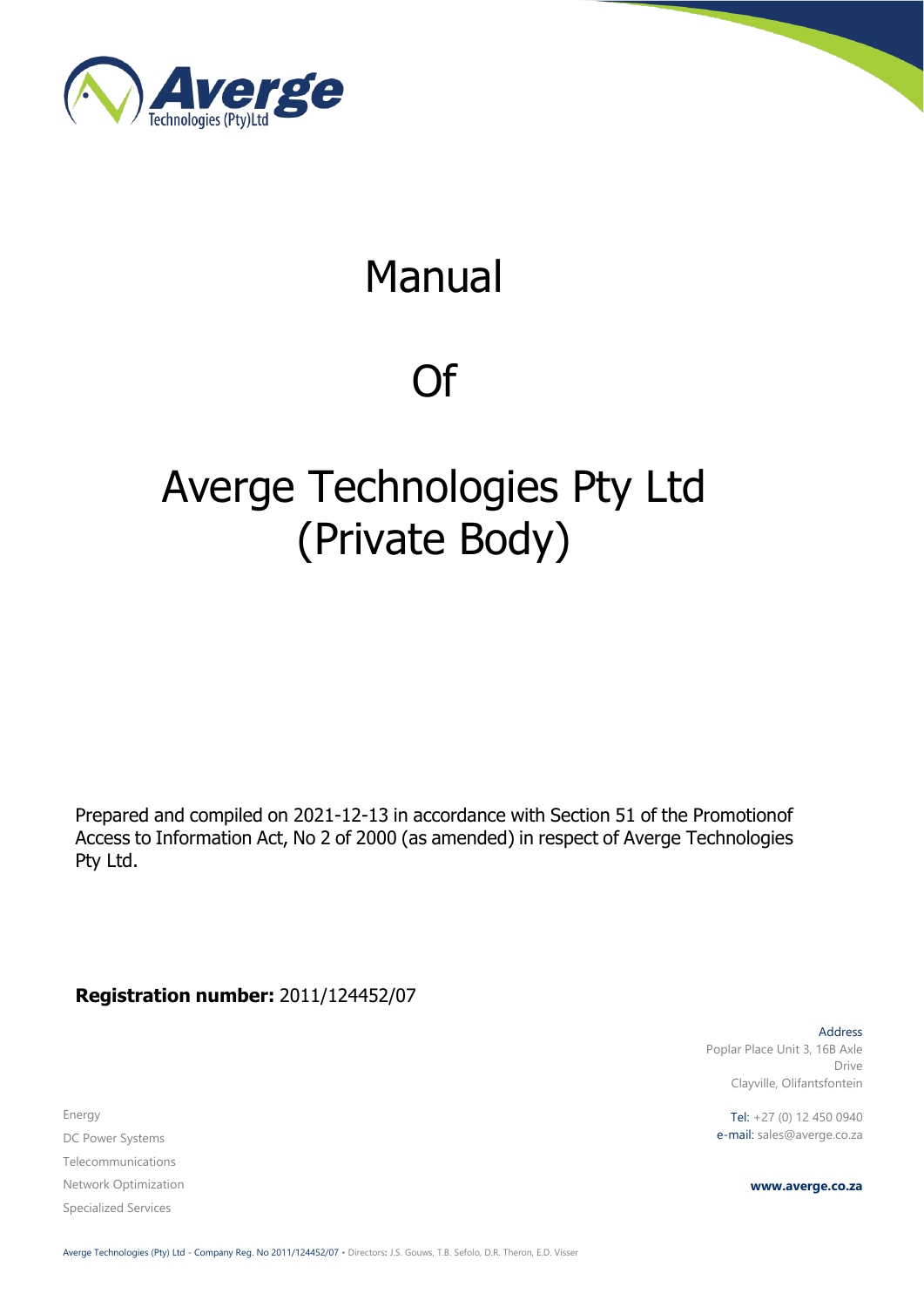

# **Update:** 2021-12-13

### Table of Contents

| 5. GUIDE ON HOW TO USE PAIA AND HOW TO OBTAIN ACCESS TO THE GUIDE 7 |  |
|---------------------------------------------------------------------|--|
| 6. RECORDS AUTOMATICALLY AVAILABLE TO THE PUBLIC10                  |  |
|                                                                     |  |
|                                                                     |  |
|                                                                     |  |
| 10. REQUEST PROCEDURE FOR OBTAINING INFORMATION 16                  |  |
|                                                                     |  |
| 12. GROUNDS FOR REFUSAL OF ACCESS TO INFORMATION 18                 |  |
|                                                                     |  |
|                                                                     |  |

Address Poplar Place Unit 3, 16B Axle Drive Clayville, Olifantsfontein

Tel: +27 (0) 12 450 0940 e-mail: sales@averge.co.za

**www.averge.co.za**

Energy DC Power Systems Telecommunications Network Optimization Specialized Services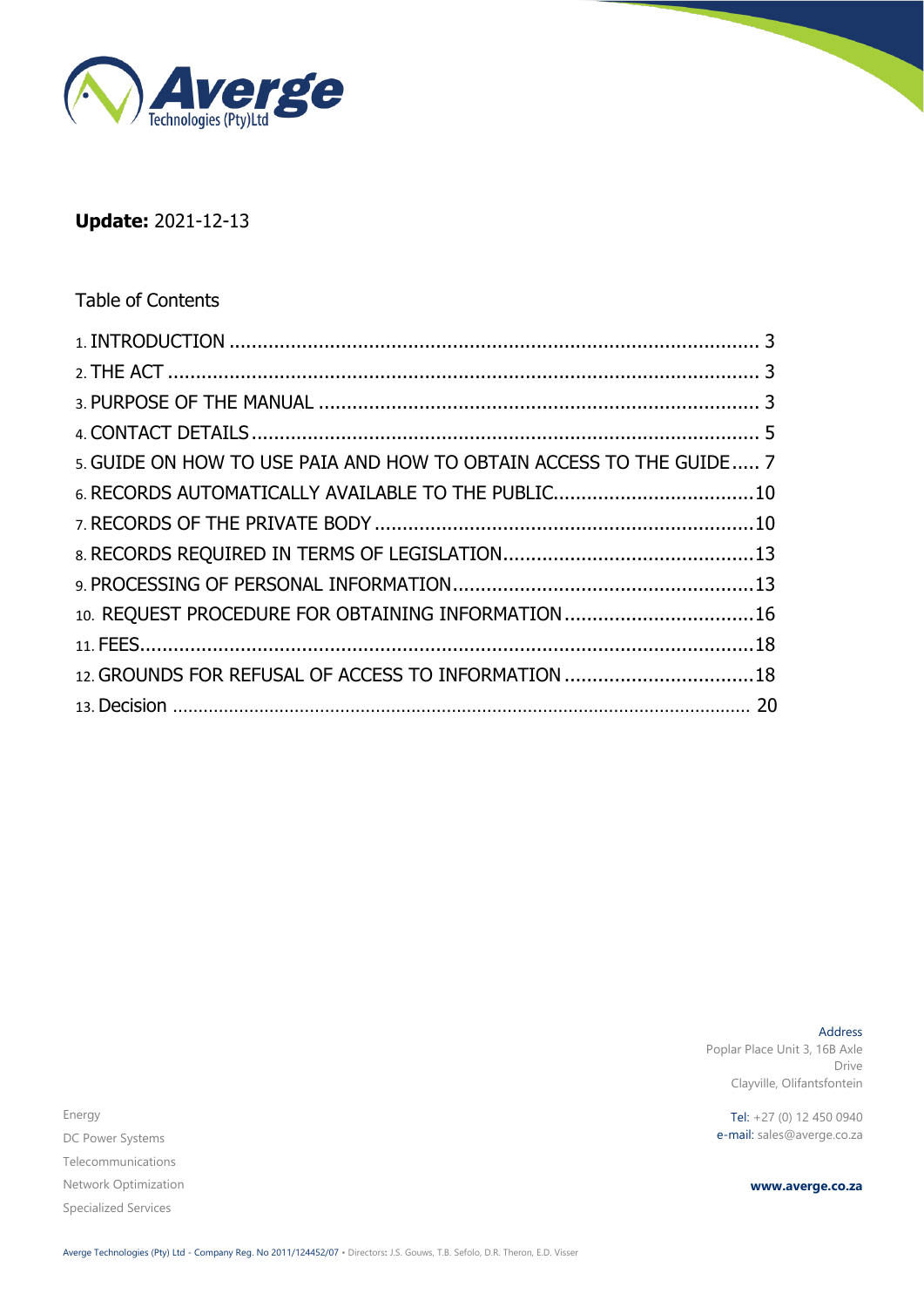

# **1. INTRODUCTION**

Averge Technologies (Pty) Ltd operate within the energy and telecommunication industry specialising in innovative DC Power systems; energy; network optimization and telecommunications.

### <span id="page-2-0"></span>**2. THE ACT**

The Promotion of Access to Information Act, No 2 of 2000 ("The Act") was enacted on 3 February 2000, giving effect to the right of access to any information held by Government, as well as any information held by another person who is required for the exercising or protection of any rights. This right is entrenched in the Bill of Rights in the Constitution of South Africa. Where a request is made in terms of The Act, the body to which the request is made is not obliged to release the information, except where TheAct expressly provides that the information may or must be released. The Act sets outthe requisite procedural issues attached to such request.

#### <span id="page-2-1"></span>**3. PURPOSE OF THE MANUAL**

**In order to promote effective governance of private bodies, it is necessary to ensure that everyone is empowered and educated to understand their rights in terms of The Act in order for them to exercise their rights in relation to public and private bodies.**

Section 9 of The Act, however, recognizes that such right to access to information cannot be unlimited and should be subject to justifiable limitations, including, but notlimited to:

- a. Limitations aimed at the reasonable protection of privacy;
- b. Commercial confidentiality; and
- c. Effective, efficient and good governance

And in a manner that balances that right with any other rights, including such rights contained in the Bill of Rights in the Constitution.

Energy DC Power Systems Telecommunications Network Optimization Specialized Services

Address Poplar Place Unit 3, 16B Axle Drive Clayville, Olifantsfontein

Tel: +27 (0) 12 450 0940 e-mail: sales@averge.co.za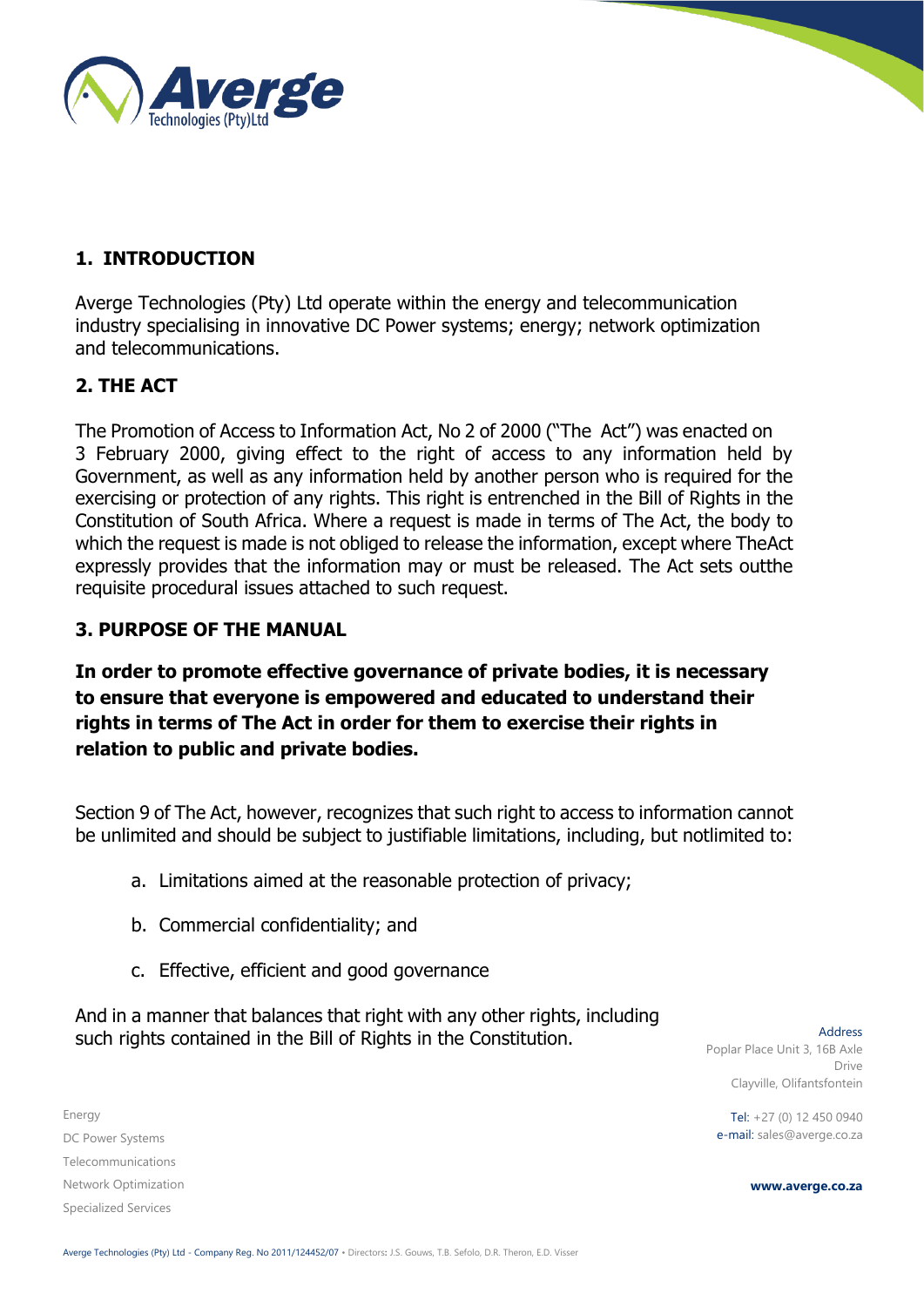

Wherever reference is made to "Private Body" in this manual, it will refer to Averge Technologies Pty Ltd.

This PAIA Manual assist you to-

- 3.1 check the categories of records held by Averge Technologies Pty Ltd which are available without a person having to submit a formal PAIA request;
- 3.2 have a sufficient understanding of how to make a request for access to a recordof Averge Technologies Pty Ltd, by providing a description of the subjects on which Averge Technologies Pty Ltd holds records and the categories of recordsheld on each subject;
- 3.3 know the description of the records of Averge Technologies Pty Ltd which are available in accordance with any other legislation;
- 3.4 access all the relevant contact details of the Information Officer and Deputy Information Officer who will assist you with the records you intend to access;
- 3.5 know the description of the guide on how to use PAIA, as updated by the Regulator and how to obtain access to it;
- 3.6 know if Averge Technologies Pty Ltd will process personal information, the purpose of processing of personal information and the description of the categories of data subjects and of the information or categories of information relating thereto;
- 3.7 know the description of the categories of data subjects and of the informationor categories of information relating thereto;
- 3.8 know the recipients or categories of recipients to whom the personalinformation may be supplied;

Address Poplar Place Unit 3, 16B Axle Drive Clayville, Olifantsfontein

Tel: +27 (0) 12 450 0940 e-mail: sales@averge.co.za

**www.averge.co.za**

DC Power Systems Telecommunications Network Optimization Specialized Services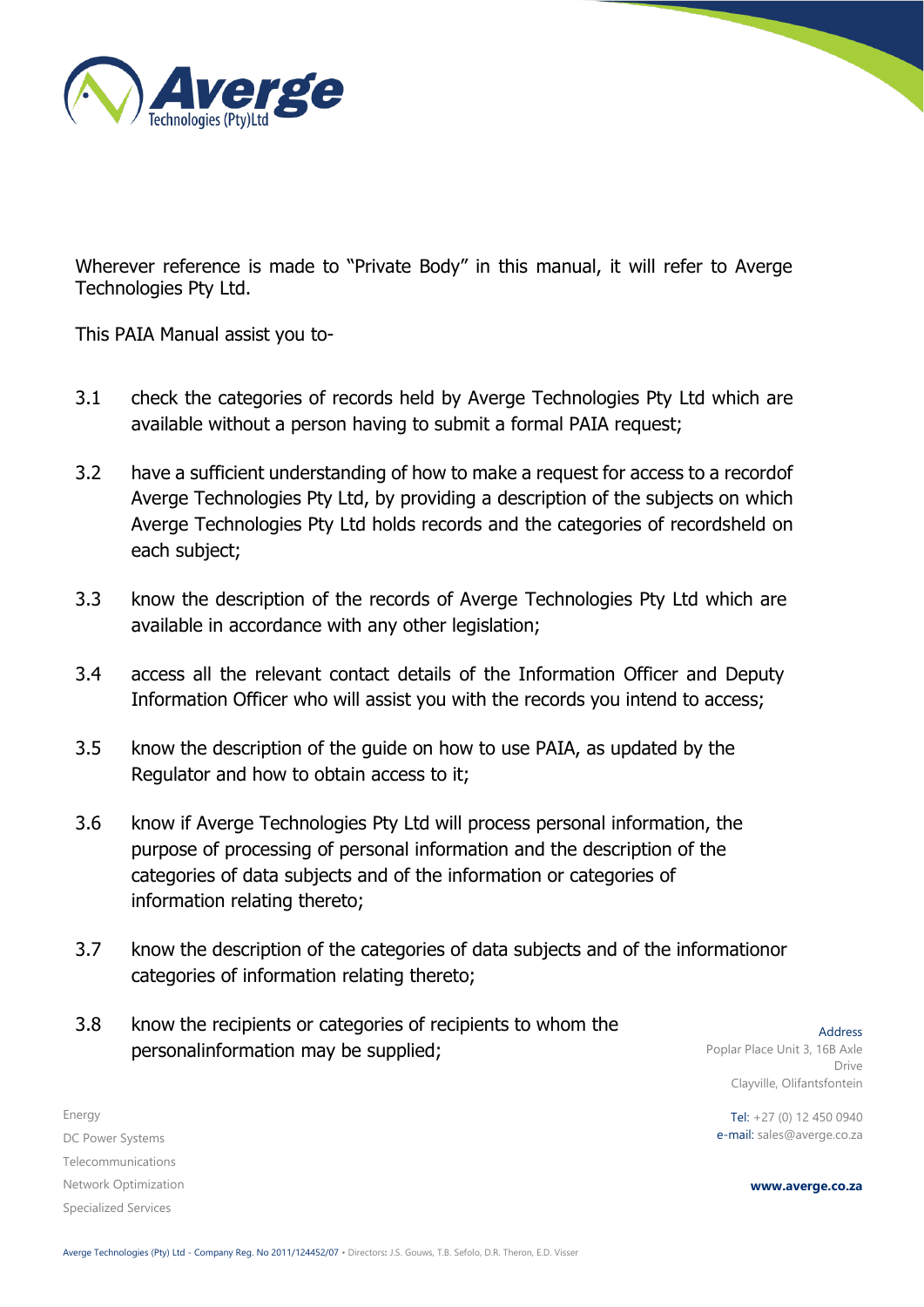

- 3.9 know if Averge Technologies Pty Ltd has planned to transfer or process personal information outside the Republic of South Africa and the recipients orcategories of recipients to whom the personal information may be supplied; and
- 3.10 know whether Averge Technologies Pty Ltd has appropriate security measuresto ensure the confidentiality, integrity and availability of the personal information which is to be processed.

### <span id="page-4-0"></span>**4. CONTACT DETAILS:**

Information Officer: Ettiene De Wet Visser

Postal Address: Unit 3, Poplar Place 16B Axle Drive Olifantsfontein Clayville Industrial Gauteng 1666

Physical Address: Unit 3, Poplar Place 16B Axle Drive Olifantsfontein Clayville Industrial Gauteng 1666

Energy DC Power Systems Telecommunications Network Optimization Specialized Services

Address Poplar Place Unit 3, 16B Axle Drive Clayville, Olifantsfontein

Tel: +27 (0) 12 450 0940 e-mail: sales@averge.co.za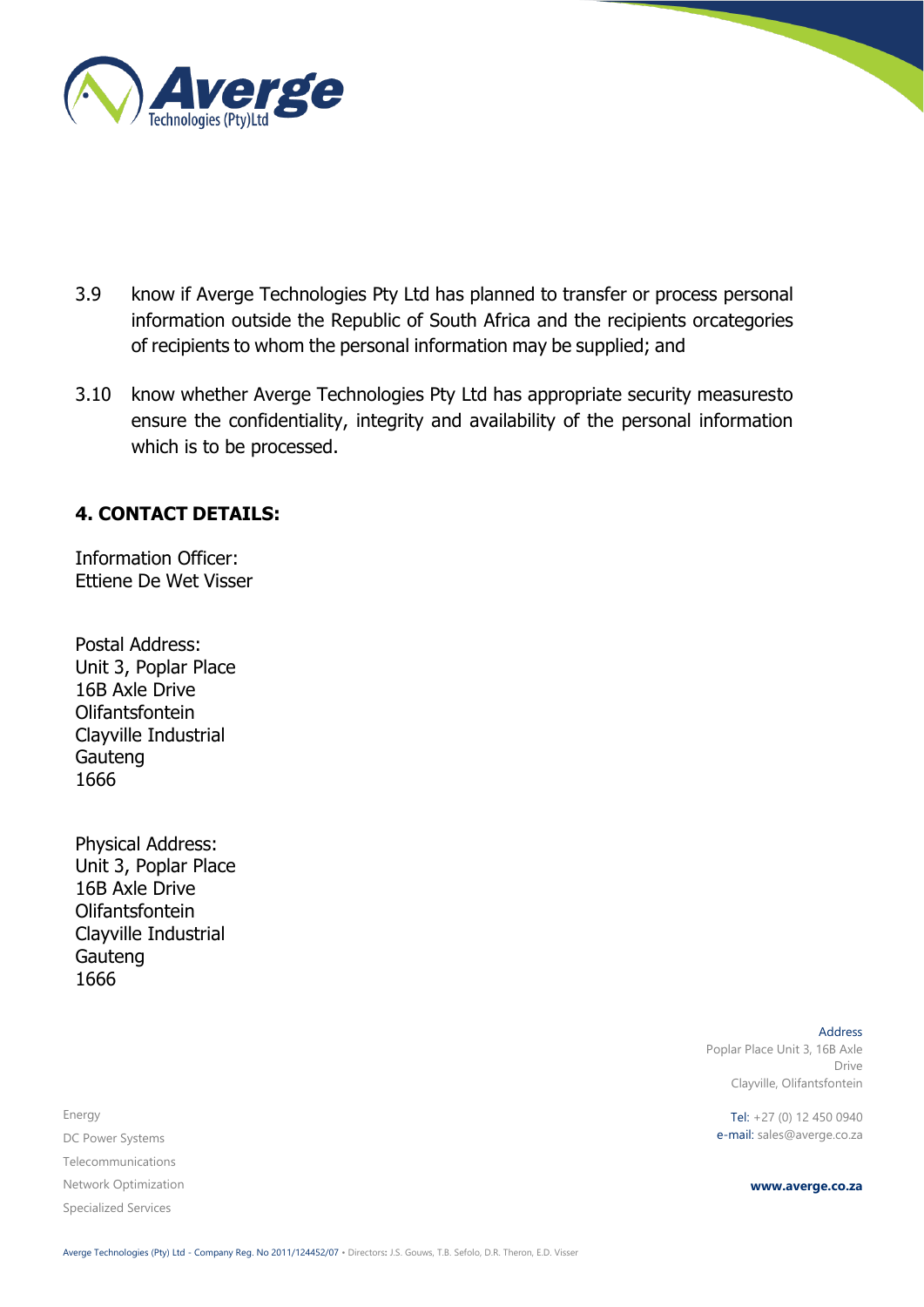

Telephone No: +27 (0)12 450 0940

E-mail: [evisser@averge.co.za](mailto:evisser@averge.co.za) [finance@averge.co.za](mailto:finance@averge.co.za)

Deputy Information Officer:

Johannes Samuel Gouws +27 (0)12 450 0940 [jgouws@averge.co.za](mailto:jgouws@averge.co.za)

### **GENERAL INFORMATION:**

Name of **Private Body: Averge Technologies Pty Ltd**

Registration No: 2011/124452/07

Postal Address: Unit 3, Poplar Place 16B Axle Drive Olifantsfontein Clayville Industrial Gauteng 1666

Energy DC Power Systems Telecommunications Network Optimization Specialized Services

Address Poplar Place Unit 3, 16B Axle Drive Clayville, Olifantsfontein

Tel: +27 (0) 12 450 0940 e-mail: sales@averge.co.za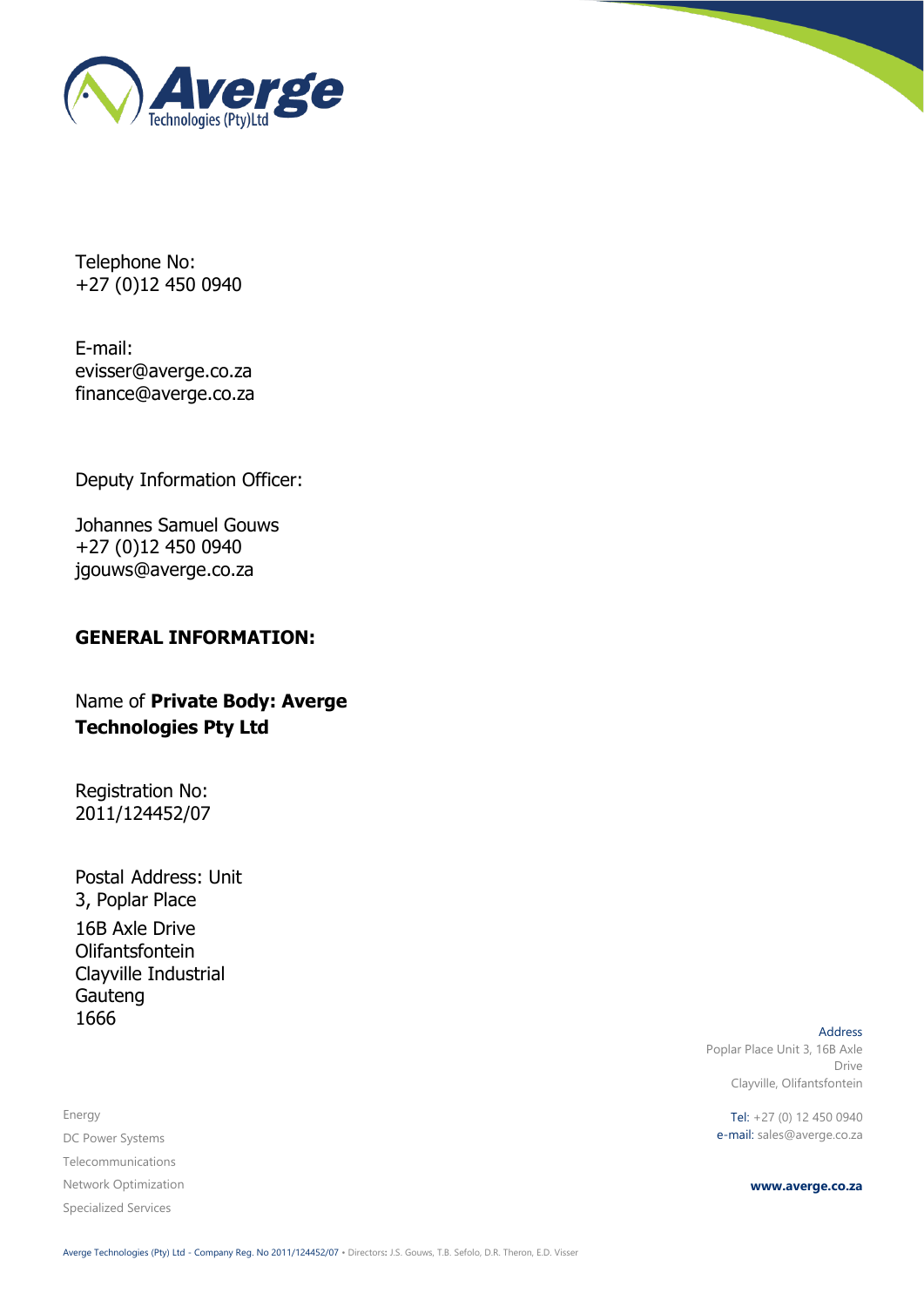

Physical Address (or principal place of business): Unit 3, Poplar Place 16B Axle Drive Olifantsfontein Clayville Industrial Gauteng 1666

Telephone No: +27 (0)12 450 0940

E-mail: [evisser@averge.co.za](mailto:evisser@averge.co.za) [finance@averge.co.za](mailto:finance@averge.co.za)

Website: [www.averge.co.za](http://www.averge.co.za/)

# <span id="page-6-0"></span>**5. GUIDE ON HOW TO USE PAIA AND HOW TO OBTAIN ACCESS TO THE GUIDE**

- 5.1. The Regulator has, in terms of section 10(1) of PAIA, as amended, updated and made available the revised Guide on how to use PAIA ("Guide"), in an easily comprehensible form and manner, as may reasonably be required by a person who wishes to exercise any right contemplated in PAIA and POPIA.
- 5.2. The Guide is available in each of the official languages and in braille.

Energy DC Power Systems Telecommunications Network Optimization Specialized Services

Address Poplar Place Unit 3, 16B Axle Drive Clayville, Olifantsfontein

Tel: +27 (0) 12 450 0940 e-mail: sales@averge.co.za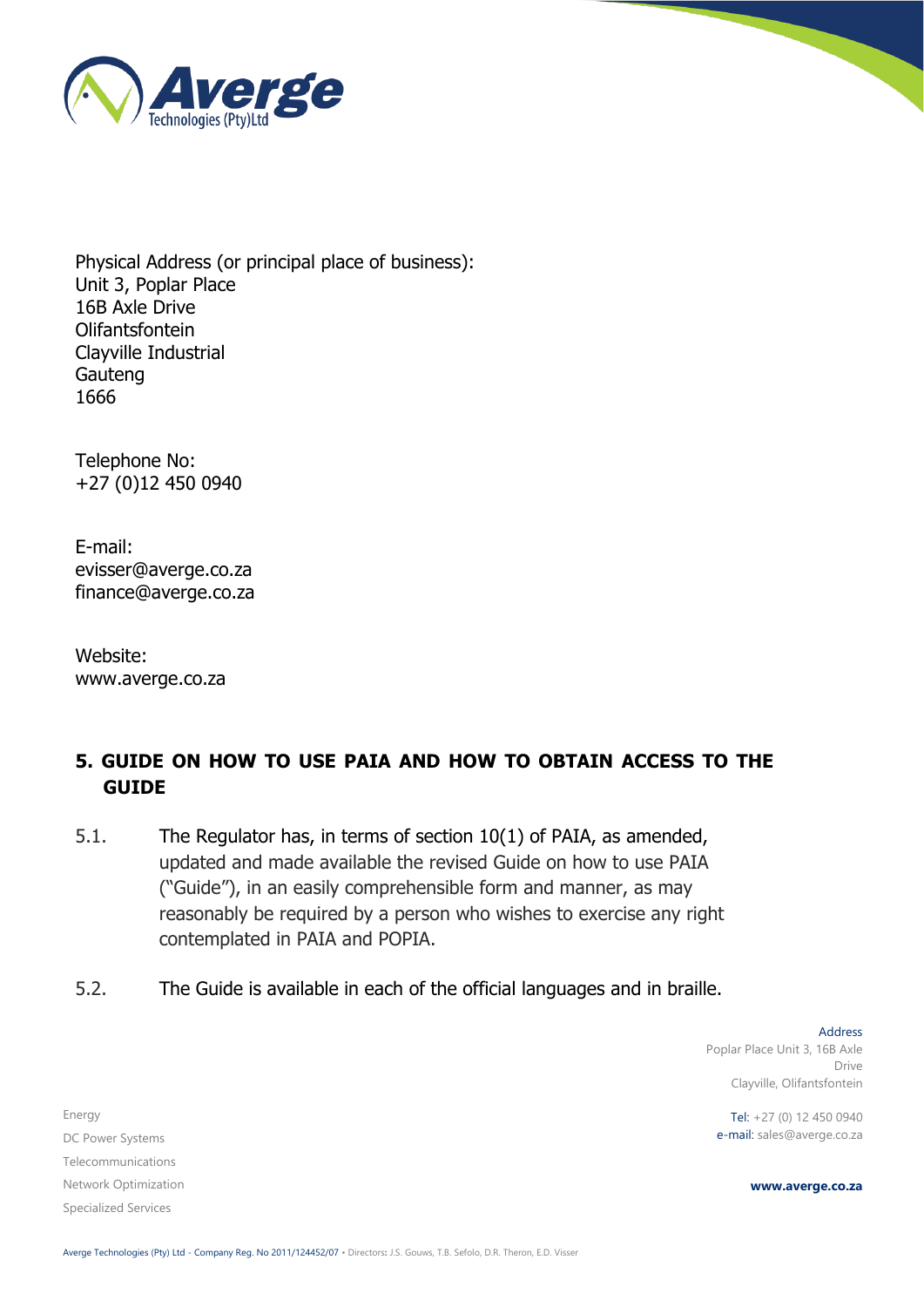

## 5.3. The aforesaid Guide contains the description of-

- 5.3.1. the objects of PAIA and POPIA;
- 5.3.2. the postal and street address, phone and fax number and, if available, electronic mail address of-
	- 5.3.2.1 the Information Officer of every public body, and
	- 5.3.2.2 every Deputy Information Officer of every public and private body designated in terms of section 17(1) of PAIA and section 56 of POPIA;
- 5.3.3 the manner and form of a request for-
	- 5.3.3.1 access to a record of a public body contemplated in section 11 of PAIA; and
	- 5.3.3.2 access to a record of a private body contemplated in section 50 of PAIA;
- 5.3.4 the assistance available from the IO of a public body in terms of PAIA and POPIA;
- 5.3.5 the assistance available from the Regulator in terms of PAIA and POPIA;
- 5.3.6 all remedies in law available regarding an act or failure to act in respect ofa right or duty conferred or imposed by PAIA and POPIA, including the manner of lodging-

5.3.6.1 an internal appeal;

5.3.6.2 a complaint to the Regulator; and

Address Poplar Place Unit 3, 16B Axle Drive Clayville, Olifantsfontein

Tel: +27 (0) 12 450 0940 e-mail: sales@averge.co.za

**www.averge.co.za**

DC Power Systems Telecommunications Network Optimization Specialized Services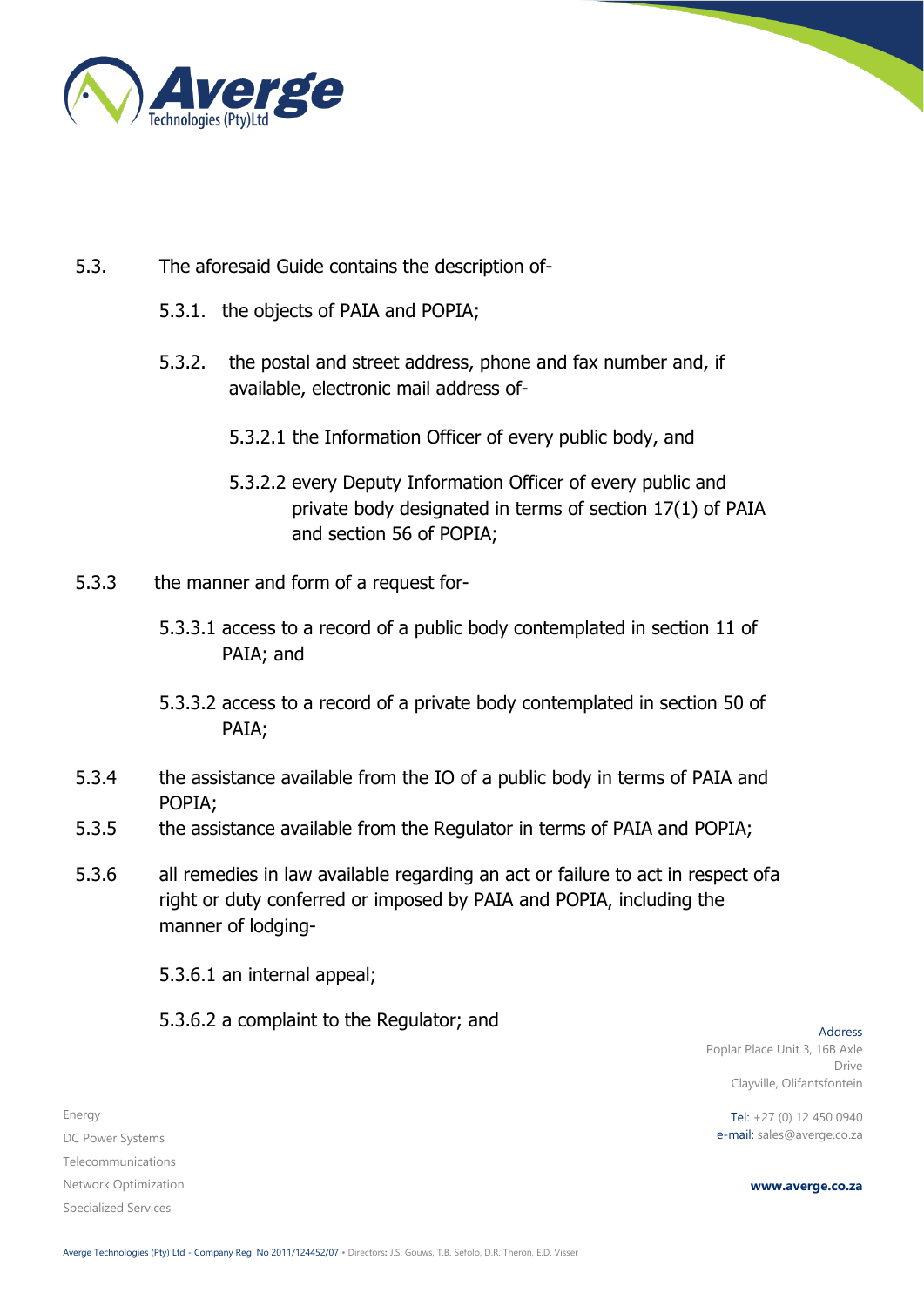

- 5.3.6.3 an application with a court against a decision by the information officer of a public body, a decision on internal appeal or a decision by the Regulator or a decision of the head of a private body;
- 5.3.7 the provisions of sections 14 and 51 of PAIA requiring a public body and private body, respectively, to compile a manual, and how to obtain accessto a manual;
- 5.3.8 the provisions of sections 15 and 52 of PAIA providing for the voluntary disclosure of categories of records by a public body and private body, respectively;
- 5.3.9 the notices issued in terms of sections 22 and 54 of PAIA regarding fees to be paid in relation to requests for access; and
- 5.3.10 the regulations made in terms of section 92 of PAIA.
- 5.4 Members of the public can inspect or make copies of the Guide from the offices of the public and private bodies, including the office of the Regulator, during normal working hours.
- 5.5 The Guide can also be obtained-
- 5.5.1 upon request to the Information Officer;
- 5.5.2 from the website of the Regulator [\(https://www.justice.gov.za/inforeg/\)](https://www.justice.gov.za/inforeg/).
- 5.6 A copy of the Guide is also available in two official languages, for public inspection during normal office hours.

Address Poplar Place Unit 3, 16B Axle Drive Clayville, Olifantsfontein

Tel: +27 (0) 12 450 0940 e-mail: sales@averge.co.za

**www.averge.co.za**

DC Power Systems Telecommunications Network Optimization Specialized Services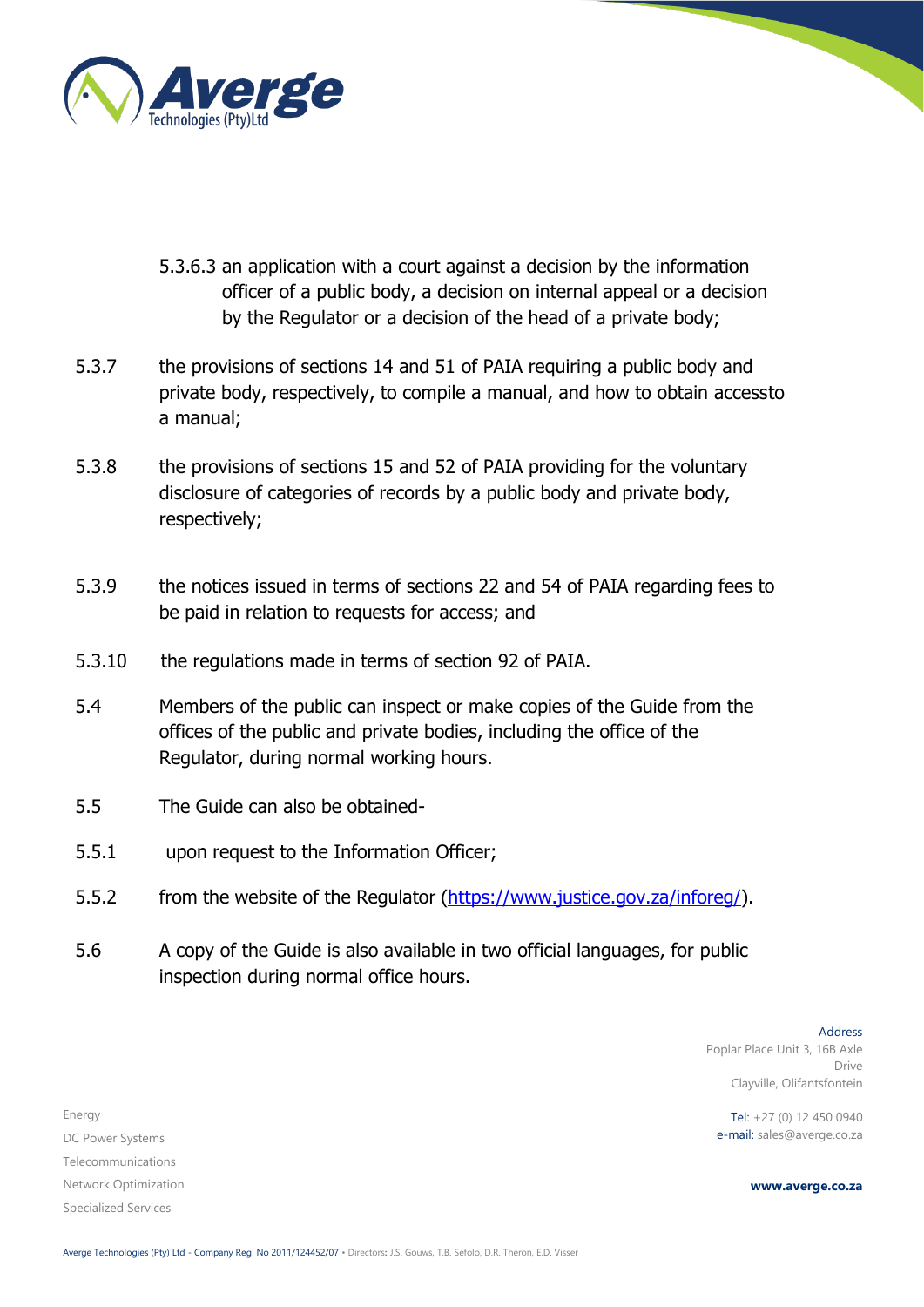

## <span id="page-9-0"></span>**6. RECORDS AUTOMATICALLY AVAILABLE TO THE PUBLIC**

| <b>Types of the</b><br><b>Record</b>                            | <b>Category of</b><br><b>Records</b>                                         | <b>Available on</b><br>Website | <b>Available upon</b><br><b>Request</b> |
|-----------------------------------------------------------------|------------------------------------------------------------------------------|--------------------------------|-----------------------------------------|
| <b>BBBEE Certificate</b>                                        | <b>Broad-Based Black</b><br>Economic<br><b>Empowerment Act 53</b><br>of 2003 | <b>No</b>                      | Yes                                     |
| Registration<br>Certificate                                     | Trade Marks Act 194<br>of 1993                                               | <b>No</b>                      | Yes                                     |
| Terms and<br>Conditions of Use<br>of Website, Privacy<br>Policy | Electronic<br>Communications and<br><b>Transactions Act 25</b><br>of 2002    | <b>No</b>                      | Yes                                     |
| <b>PAIA Manual</b>                                              | <b>Promotion of Access</b><br>to information Act 2<br>of 2000                | <b>Yes</b>                     | Yes                                     |

# <span id="page-9-1"></span>**7. RECORDS OF THE PRIVATE BODY**

This clause serves as a reference to the records that the **Private Body** holds in orderto facilitate a request in terms of **The Act.**

The information is classified and grouped according to records relating to the following subject and categories: It is recorded that the accessibility of the documents listed herein below, may be subject to the grounds of refusal set out hereinafter.

Energy DC Power Systems Telecommunications Network Optimization Specialized Services

Address Poplar Place Unit 3, 16B Axle Drive Clayville, Olifantsfontein

Tel: +27 (0) 12 450 0940 e-mail: sales@averge.co.za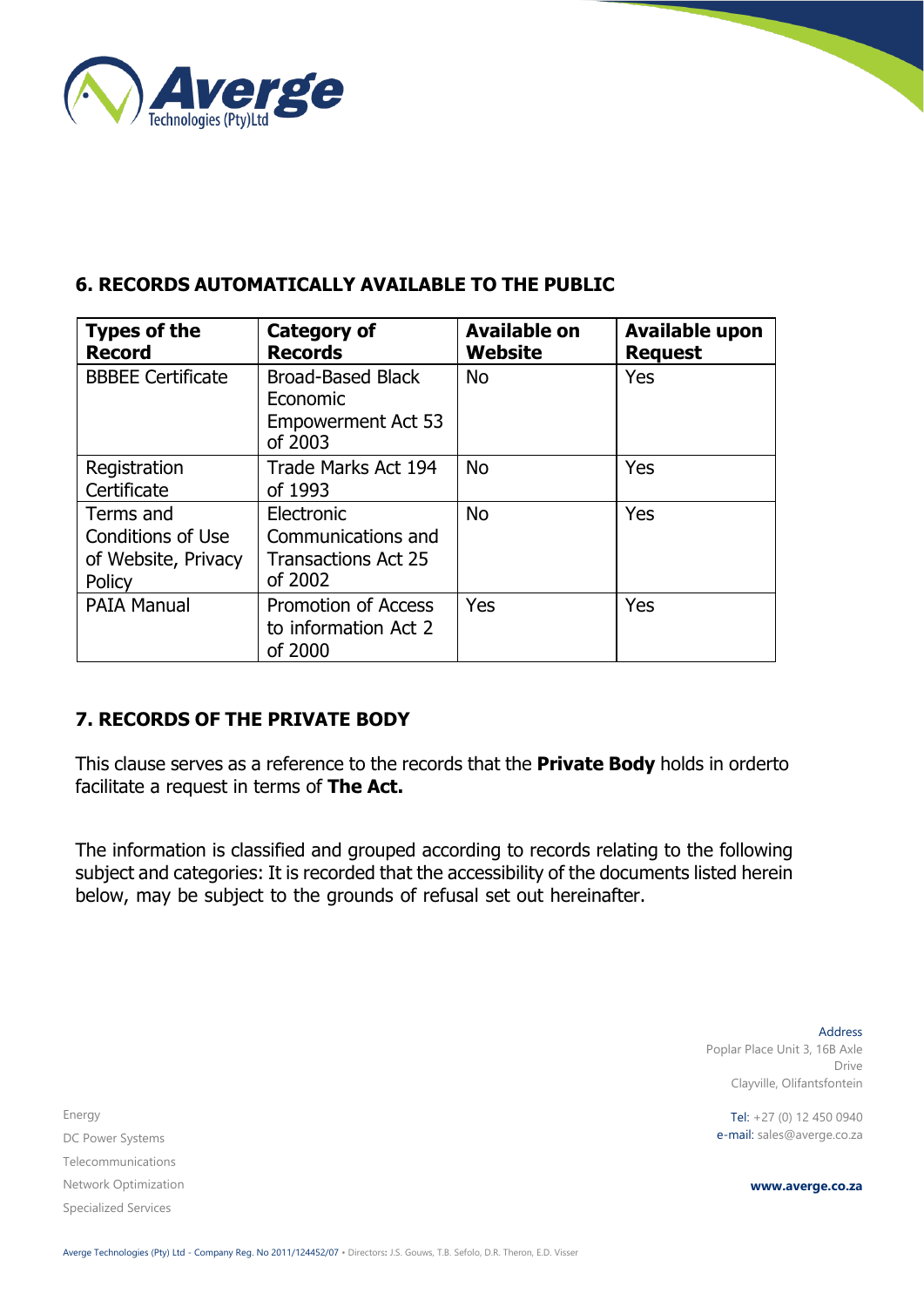

| <b>Subjects on whihc the</b><br>body holds records | <b>Categories of records</b>                          |
|----------------------------------------------------|-------------------------------------------------------|
| <b>Companies Act Records</b>                       | Registration certificate                              |
|                                                    | Memorandum of incorporation                           |
|                                                    | Minutes of Director meetings                          |
|                                                    | Records relating to the appointment of directors      |
|                                                    | Share Register and other statutory registers          |
| <b>Financial Records</b>                           | Annual Financial Statements and management accounts   |
|                                                    | Tax returns                                           |
|                                                    | Accounting records                                    |
|                                                    | <b>Bank statements</b>                                |
|                                                    | Electronic banking records                            |
|                                                    | Asset register                                        |
|                                                    | Rental agreements                                     |
|                                                    | Invoices and credit notes                             |
|                                                    | <b>Stock history</b>                                  |
|                                                    | Exchange control approvals and remittances            |
|                                                    | Import documentation                                  |
|                                                    | Insurance policies, claims and payouts                |
| <b>Income Tax Records</b>                          | <b>PAYE</b> records                                   |
|                                                    | Documents issued to employees for Income Tax purposes |
|                                                    | Records of payments made to SARS on behalf of         |
|                                                    | employees                                             |
|                                                    | VAT number and returns                                |
|                                                    | Skills development levies                             |
|                                                    | UIF                                                   |
|                                                    | <b>Workmens Compensation</b>                          |
| <b>Human Resources Records</b>                     | Employment contracts                                  |
|                                                    | Broad Based Black Economic Empowerment Certificate    |
|                                                    | <b>Employment Equity Plan</b>                         |
|                                                    | Disciplinary records                                  |
|                                                    | Salary records                                        |
|                                                    | <b>SETA</b> records                                   |

Energy DC Power Systems Telecommunications Network Optimization Specialized Services

Address

Poplar Place Unit 3, 16B Axle Drive Clayville, Olifantsfontein

Tel: +27 (0) 12 450 0940 e-mail: sales@averge.co.za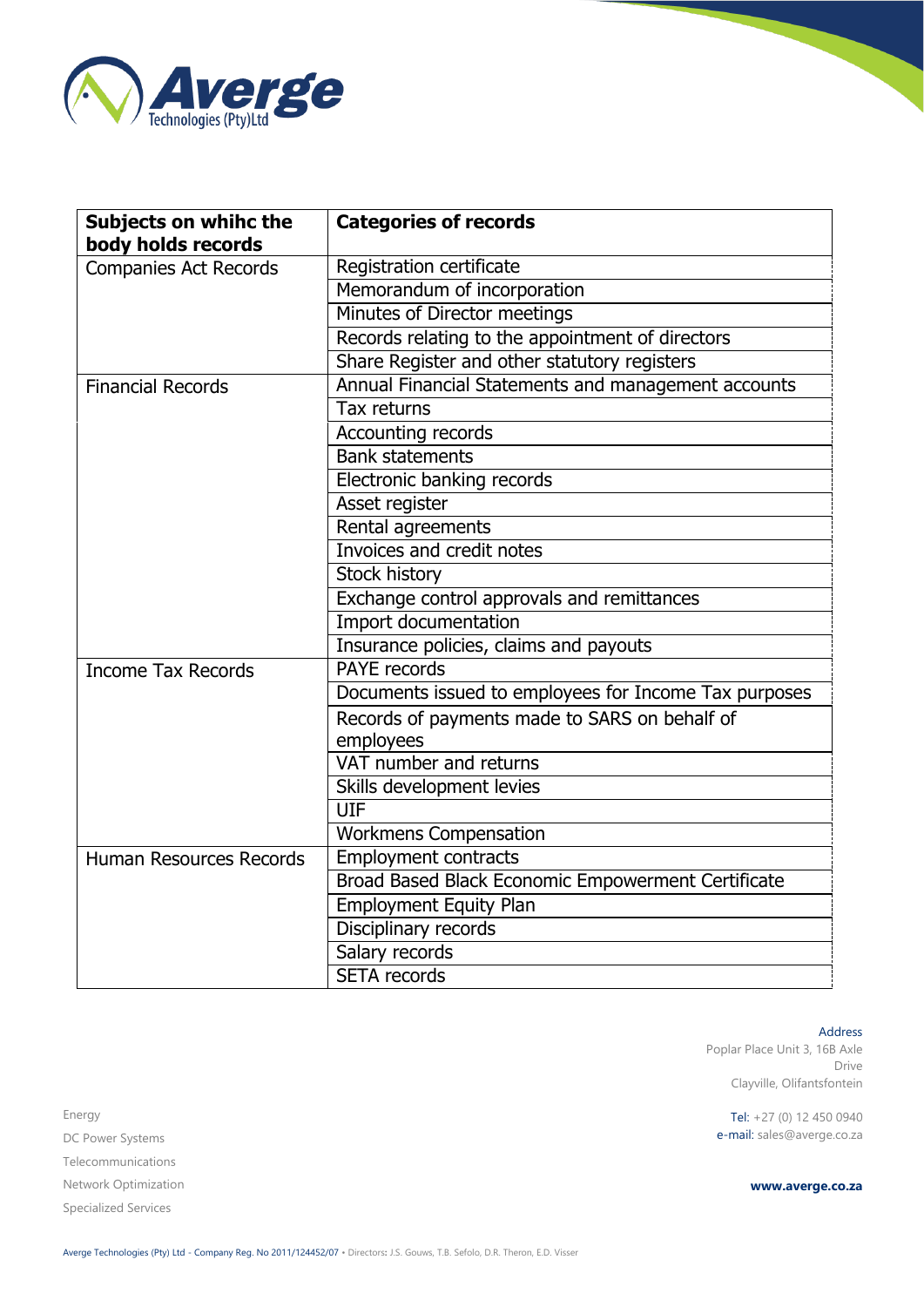

|                                 | Disciplinary code                               |
|---------------------------------|-------------------------------------------------|
|                                 | Organisational chart                            |
|                                 | Leave records                                   |
|                                 | Training records and manuals                    |
|                                 | Policies and procedures                         |
|                                 | <b>Health and Safety Records</b>                |
| <b>Public Relations Records</b> | Media releases and schedules                    |
|                                 | <b>Product Technical Details</b>                |
|                                 | Corporate Social Responsibility Records         |
|                                 | Affiliated partners and agents                  |
|                                 | Website terms and conditions                    |
| <b>Marketing Records</b>        | Marketing information and schedules             |
|                                 | Customer information and product brochures      |
|                                 | Product sales records                           |
|                                 | Marketing strategies                            |
|                                 | <b>Customer Database</b>                        |
|                                 | Field Records (Market Surveys)                  |
|                                 | Performance records                             |
| Production / Warehouse          | Product data, Supplier and distribution records |
| Legal Records                   | <b>General Contract Documentation</b>           |
| <b>Quality Records</b>          | <b>Quality Records</b>                          |

Address Poplar Place Unit 3, 16B Axle Drive Clayville, Olifantsfontein

Tel: +27 (0) 12 450 0940 e-mail: sales@averge.co.za

**www.averge.co.za**

Energy DC Power Systems Telecommunications Network Optimization Specialized Services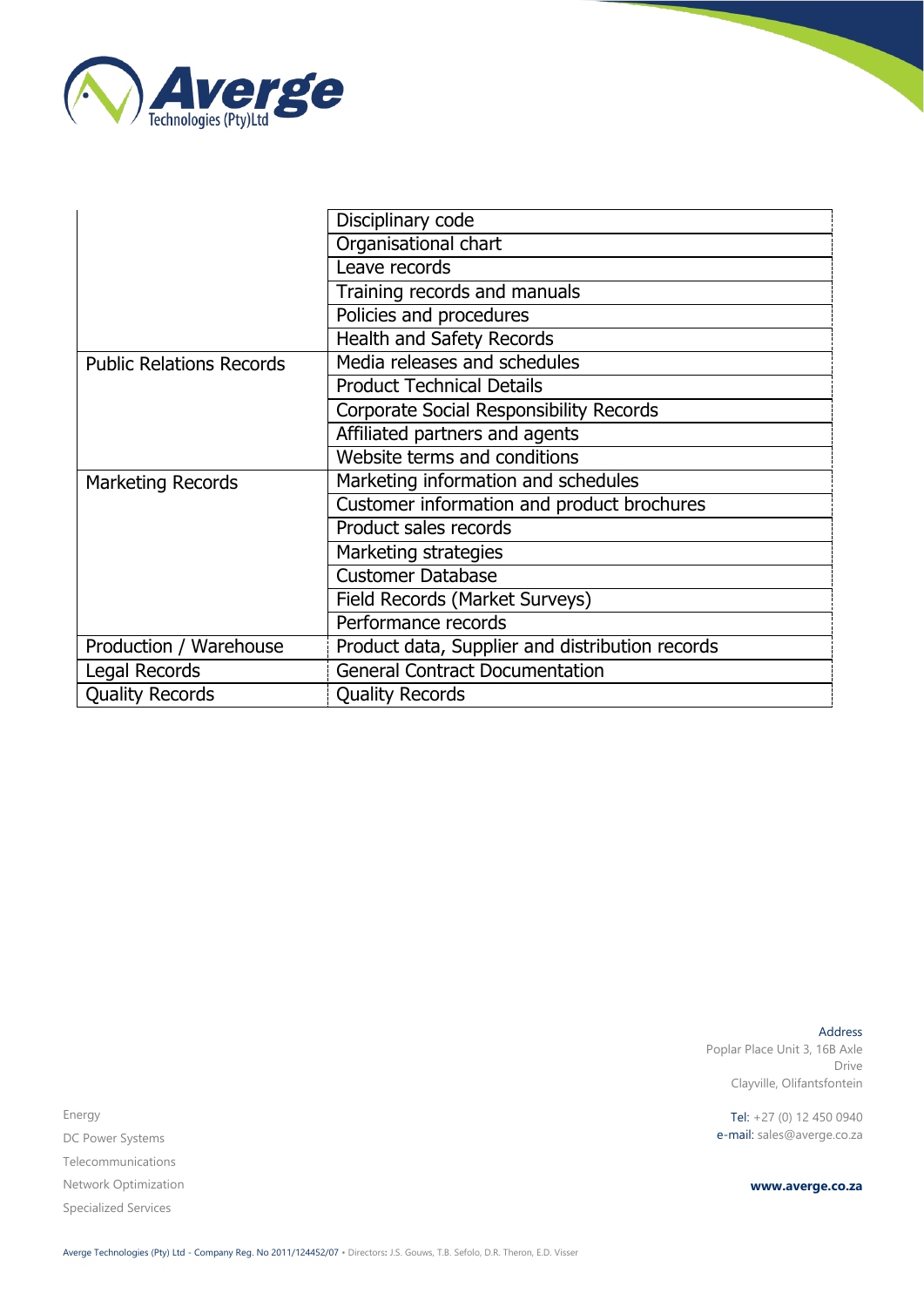

# <span id="page-12-0"></span>**8. RECORDS REQUIRED IN TERMS OF LEGISLATION**

Records are kept in accordance with legislation applicable to Averge Technologies PtyLtd, which includes but is not limited to, the following –

| <b>Category of Records</b>         | <b>Applicable Legislation</b>          |
|------------------------------------|----------------------------------------|
| <b>Employment Equity Plan</b>      | Employment Equity Act 55 of 1998       |
| <b>BBBEE Certificate</b>           | Broad-Based Black Economic             |
|                                    | Empowerment Act 53 of 2003             |
| Compensation payments, assessments | Compensation for Occupational Injuries |
| and letter of goods standing       | and Disease Act 130 of 1993            |
| Registration and declaration of    | Unemployment Insurance Act 63 of       |
| employees                          | 2001                                   |
| VAT clearance certificate          | Value Added Tax Act 89 of 1991         |
| Income clearance certificate       | Income Tax Act 58 of 1962              |
| Work place skills plan and annual  | Skills Development Act 9 of 1999       |
| training report (ATR)              |                                        |
| <b>Registration Certificate</b>    | Trade Marks Act 194 of 1993            |
| Terms and Conditions of Use of     | Electronic Communications and          |
| website, privacy policy            | Transactions Act 25 of 2002            |
| <b>PAIA Manual</b>                 | Promotion of Access to Information Act |
|                                    | 2 of 2000                              |

Reference to the above-mentioned legislation shall include subsequent amendmentsand secondary legislation to such legislation.

### <span id="page-12-1"></span>**9. PROCESSING OF PERSONAL INFORMATION**

#### **9.1 Purpose of Processing Personal Information**

- to pursue our business objectives and strategies;
- to communicate with data subject and attending to enquiries and request;
- to promote safety, integrity and security;
- to select and personalise advertisements, offers and other sponsored content;

Energy DC Power Systems Telecommunications Network Optimization Specialized Services

Address Poplar Place Unit 3, 16B Axle Drive Clayville, Olifantsfontein

Tel: +27 (0) 12 450 0940 e-mail: sales@averge.co.za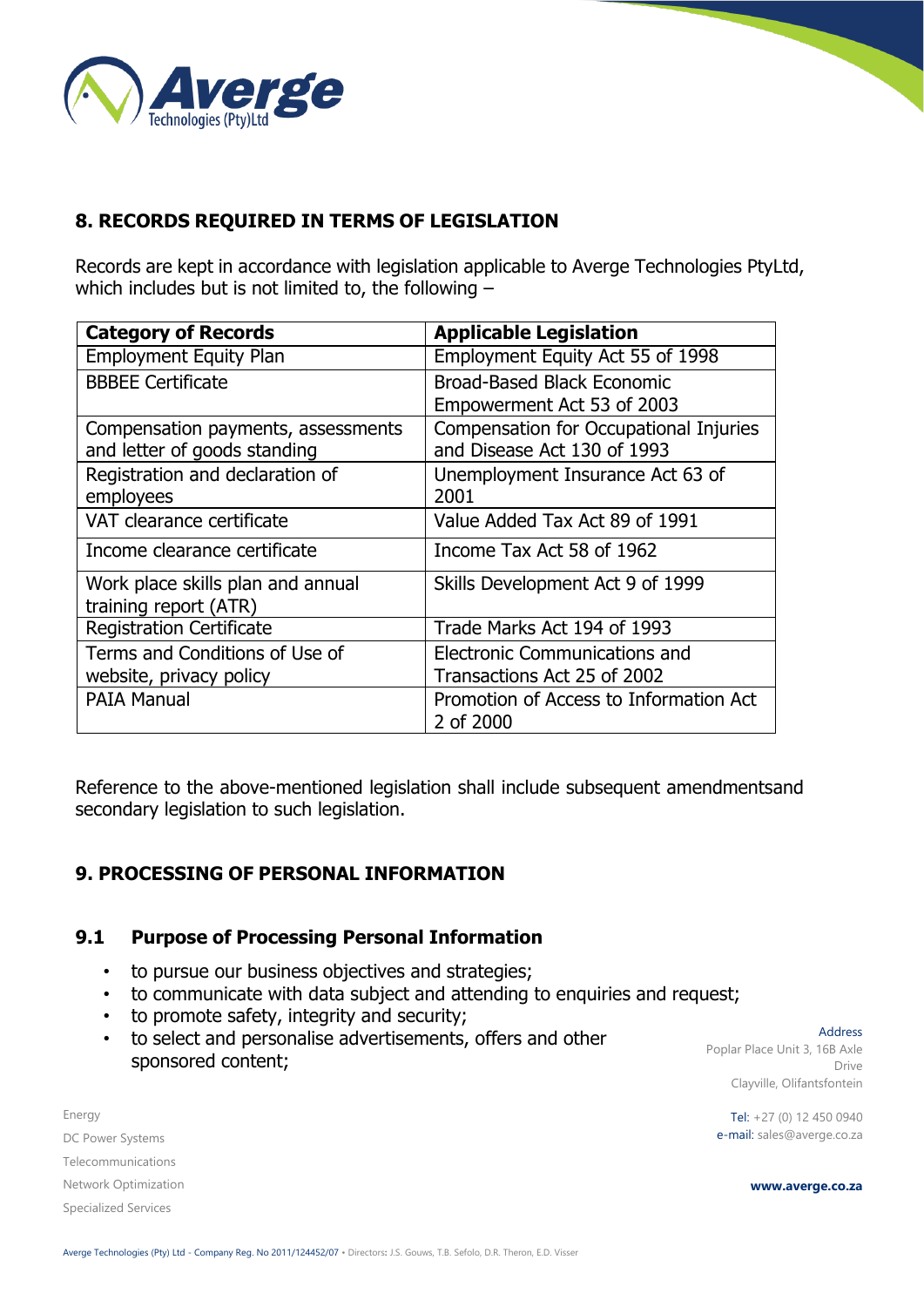

- to develop, test and improve our Products/Services and/or our Site, including by conducting surveys and research;
- testing and troubleshooting new products and services and features;
- verifying information provided to Averge Technologies (Pty) Ltd;
- receiving and tracking complaints;
- historical record keeping, research and recording statistics necessary for fulfilling Averge Technologies (Pty) Ltd business objectives;
- for the purpose of preventing fraud and abuse of our processes, systems, procedures and operations, including conducting internal and external investigations and disciplinary enquiries and hearings;
- to carry out actions for the conclusion and performance of a contract;
- to obtain, by law or to protect the respective party's legitimate interests, personal information from a credit bureau or credit provider or credit association information about a data subject's credit record, including personal information about any judgement or default history;
- for the purposes of performing internal operations, including management of employees, employee wellness programmes, the performance of all required HR functions, call centres, customer care lines and enquiries, attending to all financial matters including budgeting, planning, invoicing, facilitating and making payments, making deliveries, sending receipts, and generally providing commercial support, where needed, requested or required;
- for any other purposes legally authorised to do and as is allowed by law.

# **9.2 Description of the categories of Data Subjects and of the information or categories of information relating thereto**

The Averge Technologies (Pty) Ltd holds information and records on the following category of data subjects:

- Employees / personnel of Averge Technologies (Pty) Ltd;
- Clients of Averge Technologies (Pty) Ltd;
- Any third party with whom Averge Technologies (Pty) Ltd conducts its business services;

Address Poplar Place Unit 3, 16B Axle Drive Clayville, Olifantsfontein

Tel: +27 (0) 12 450 0940 e-mail: sales@averge.co.za

**www.averge.co.za**

DC Power Systems Telecommunications Network Optimization Specialized Services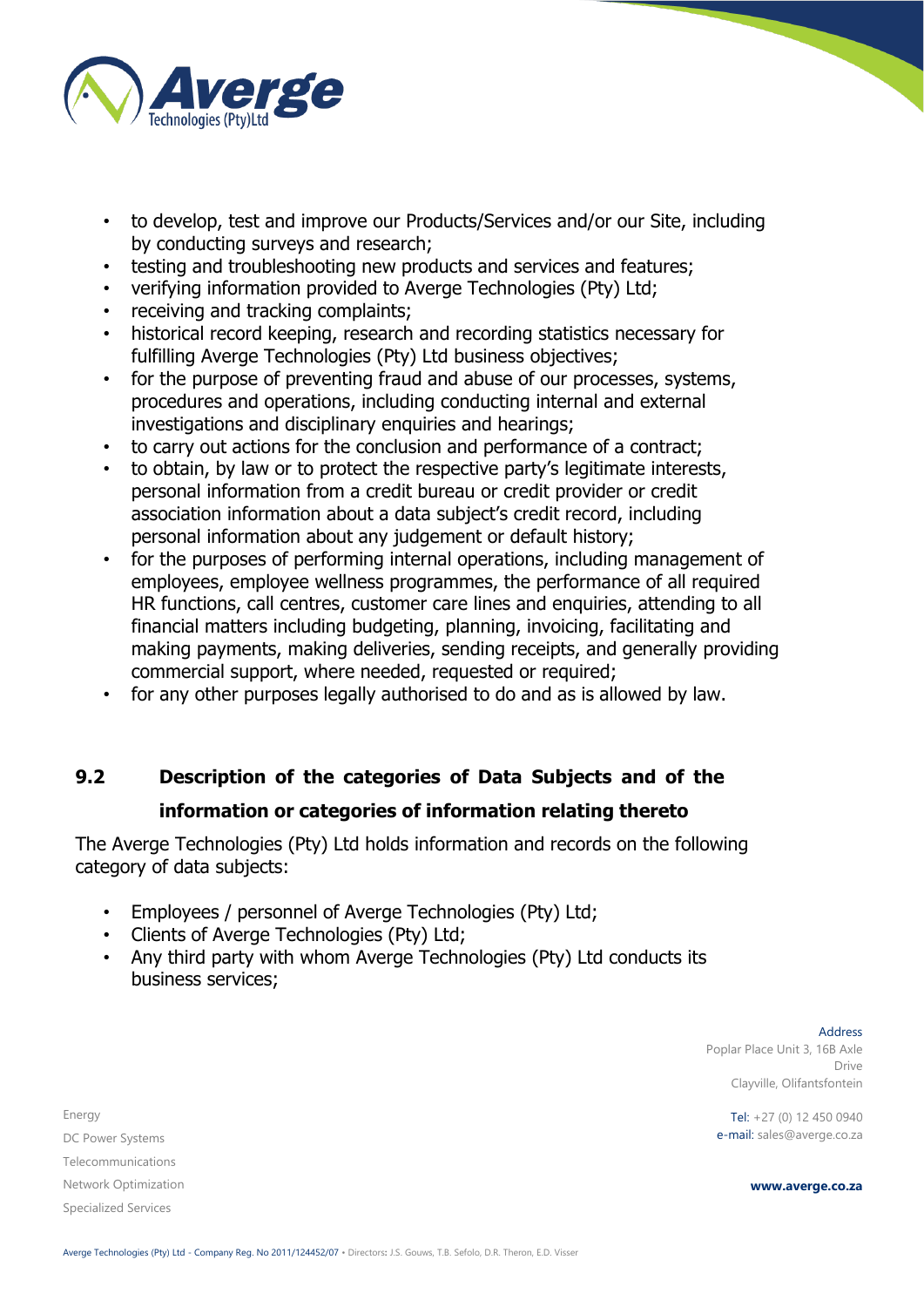

- Contractors of Averge Technologies (Pty) Ltd;
- Suppliers of Averge Technologies (Pty) Ltd;
- Service providers of Averge Technologies (Pty) Ltd.

This list of categories of data subjects is non-exhaustive.

# **9.3 The recipients or categories of recipients to whom the personal information may be supplied**

- regulatory, statutory and government bodies;
- suppliers, service providers, vendors, agents and representatives of Averge Technologies (Pty) Ltd;
- employees of Averge Technologies (Pty) Ltd;
- shareholders and other stakeholders;
- third party verification agencies and credit bureau;
- collection agencies;
- banks and other financial institutions.

# **9.4 Planned transborder flows of personal information**

If a data subject visits Averge Technologies (Pty) Ltd website, the various communications may result in the transfer of information across international boundaries.

Averge Technologies (Pty) Ltd may need to transfer a data subject's information to service providers in countries outside South Africa, in which case it will fully comply with applicable data protection legislation.

These countries may not have data-protection laws which are similar to those of South Africa.

Energy DC Power Systems Telecommunications Network Optimization Specialized Services

Address Poplar Place Unit 3, 16B Axle Drive Clayville, Olifantsfontein

Tel: +27 (0) 12 450 0940 e-mail: sales@averge.co.za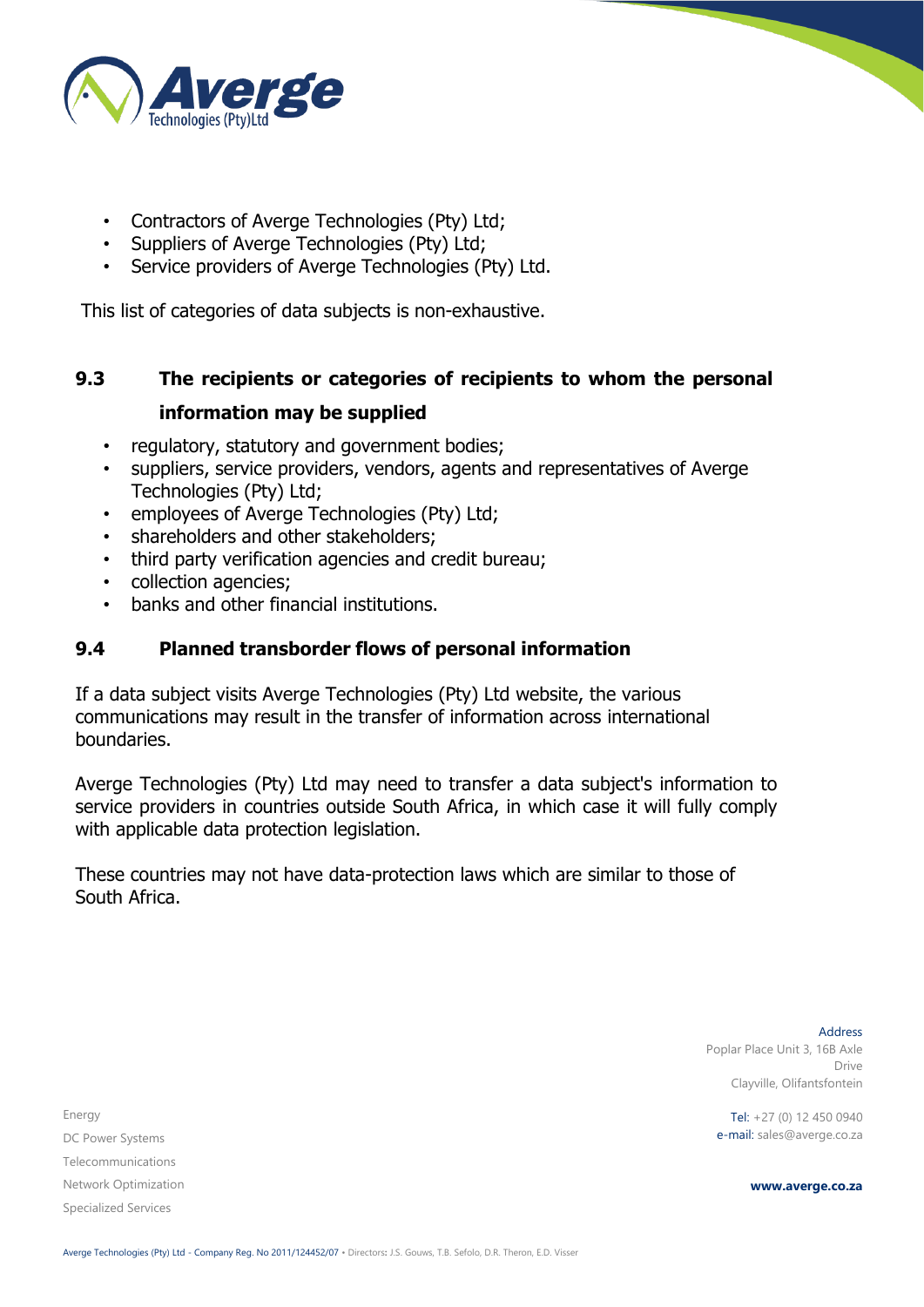

# **9.5 General description of Information Security Measures to be implemented by the responsible party to ensure the confidentiality, integrity and availability of the information**

Averge Technologies (Pty) Ltd takes extensive information security measures to ensure the confidentiality, integrity and availability of personal information in our possession.

Averge Technologies (Pty) Ltd takes appropriate technical and organisational measures designed to ensure that personal data remains confidential and secure against unauthorised or unlawful processing and against accidental loss, destructionor damage.

# **10. REQUEST PROCEDURE FOR OBTAINING INFORMATION**

#### **Access to records held by the PRIVATE BODY**

Records held by the **Private Body** may be accessed by request only once the prerequisites for access have been met.

The requester must fulfil the prerequisites for access in terms of **The Act,** including the payment of a requested access fee.

The requester must comply with all the procedural requirements contained in **The Act** relating to the request for access to a record.

The requester must complete the prescribed Form and submit same as well as payment of a request fee and a deposit, if applicable, to the Information Officer at thepostal or physical address, fax number or electronic mail address as stated herein.

Energy DC Power Systems Telecommunications Network Optimization Specialized Services

Address Poplar Place Unit 3, 16B Axle Drive Clayville, Olifantsfontein

Tel: +27 (0) 12 450 0940 e-mail: sales@averge.co.za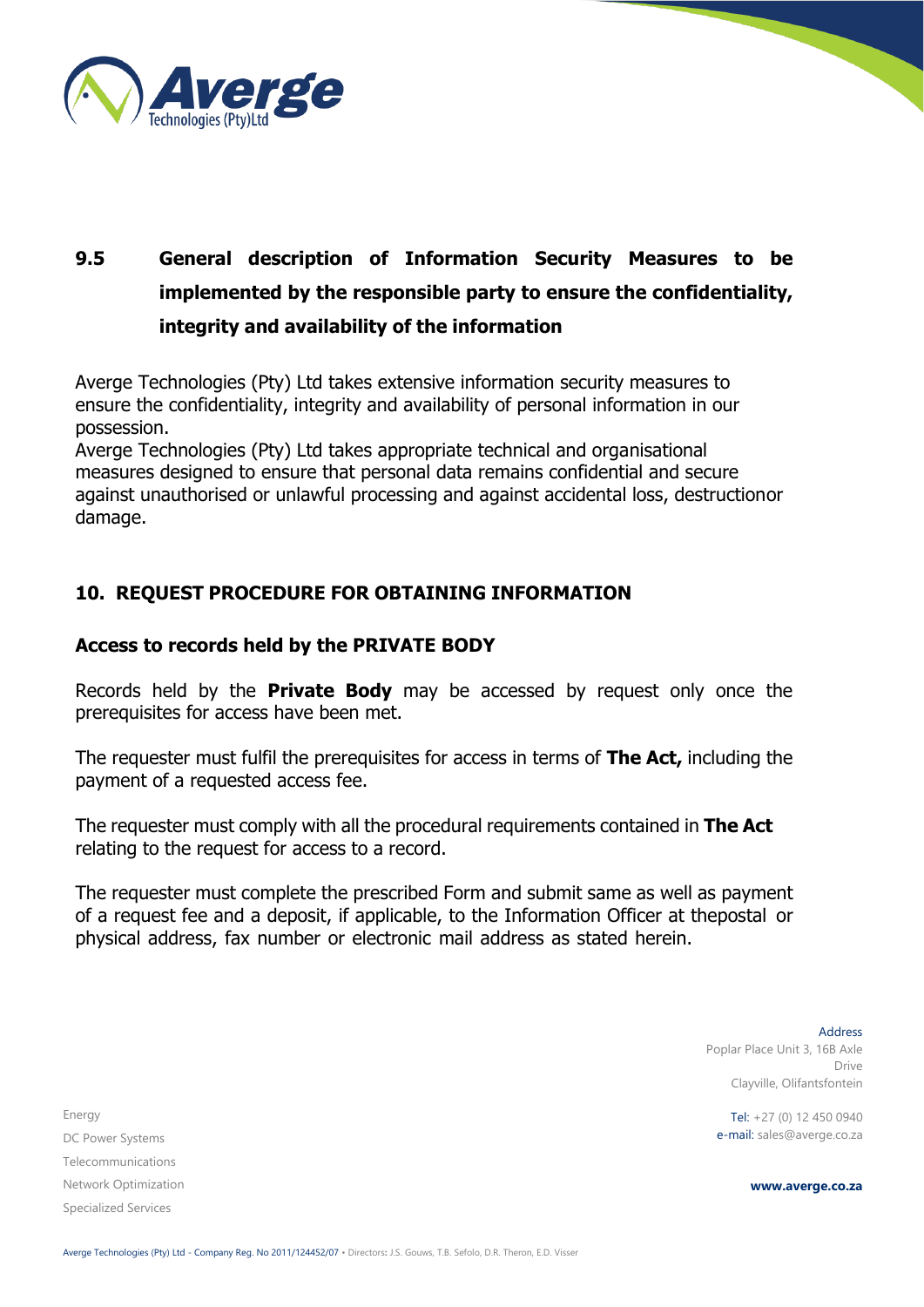

The prescribed form must be filled in with enough particulars to at least enable the Information Officer to identify –

- The record or records requested;
- The identity of the requester,
- Which form of access is required, if the request is granted;
- The postal address or fax number or email address of the requester.

The requester must state that he/she requires the information in order to exercise or protect a right, and clearly state what the nature of the right to be exercised or protected is. In addition, the requester must clearly specify why the record is necessary to exercise or protect such a right.

The **Private Body** will process the request within 30 days, unless the requester has stated a special reason that would satisfy the Information Officer that circumstances dictate that the above time periods are not complied with.

The requester shall be informed whether access has been granted or denied. If, in addition, the requester requires the reason for the decision in any other manner, he /she must state the manner and the particulars so required.

If a request is made on behalf of another person, then the requester must submit proofof the capacity in which the requesters making the request, to the reasonable satisfaction of the Information Officer.

If an individual is unable to complete the prescribed form because of illiteracy or disability, such a person may make the request orally.

The requester must pay the prescribed fee before any further processing can take place.

Energy DC Power Systems Telecommunications Network Optimization Specialized Services

Address Poplar Place Unit 3, 16B Axle Drive Clayville, Olifantsfontein

Tel: +27 (0) 12 450 0940 e-mail: sales@averge.co.za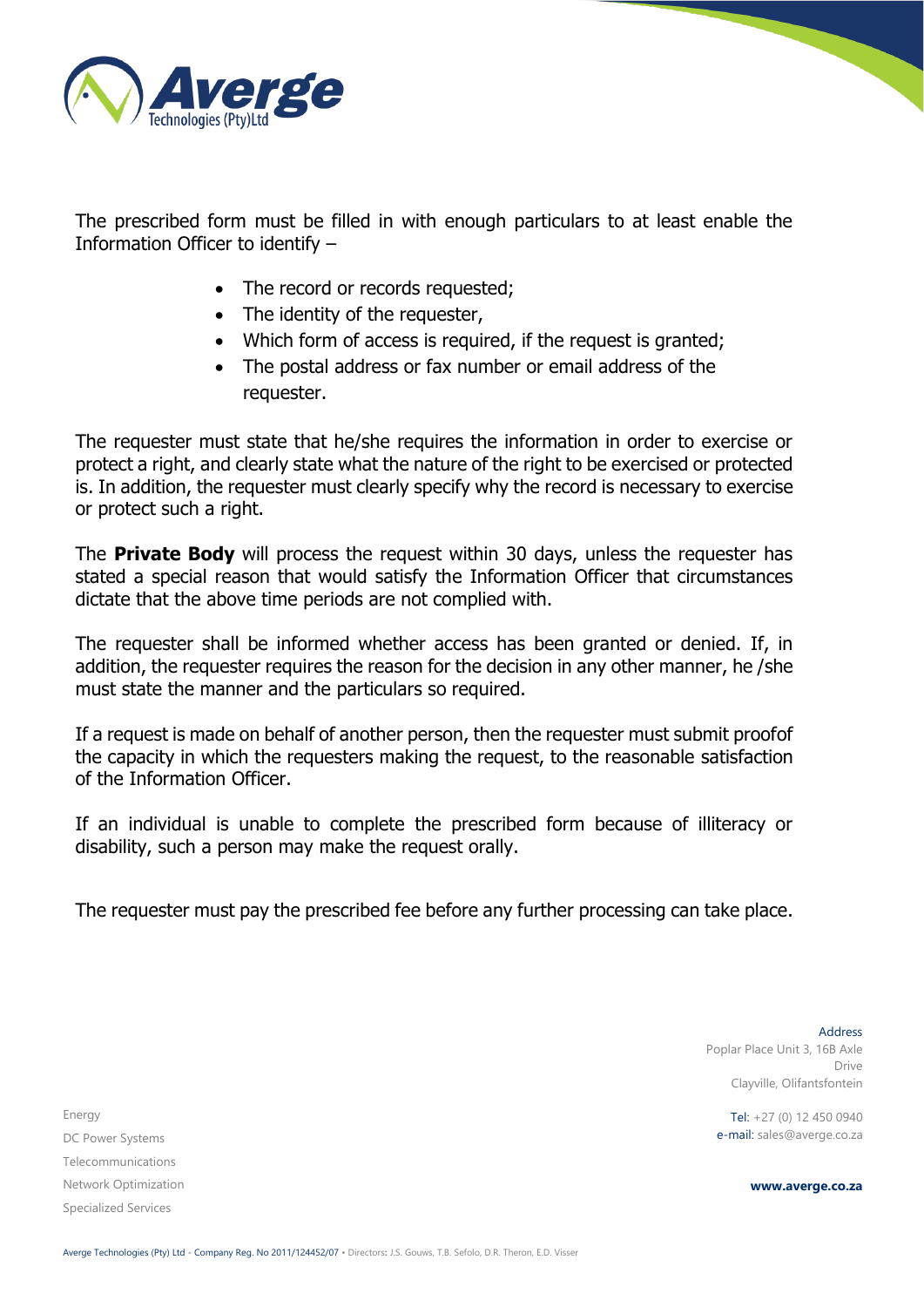

# <span id="page-17-0"></span>**11. FEES**

When the Information Officer receives the request, such Officer shall by notice requirethe requester to pay the prescribed request fee (if any), before any further processingof the request.

If the search for the record has been made in the preparation of the record for disclosure, including arrangements to make it available in the requested form, and it requires more than the hours prescribed in the regulation for this purpose, the Information Officer shall notify the requester to pay as a deposit the prescribed portionof the access fee which would be payable if the request is granted.

The Information Officer shall withhold a record until the requester has paid the Fees as indicated.

A requester, whose request for access to a record has been granted, must pay an access fee for reproduction and for search and preparation, and for any timereasonably required in excess of the prescribed hours to search for and prepare the record for disclosure, including making arrangements to make it available in the requested form.

If a deposit has been paid in respect of a request for access, which is refused, then the Information Officer concerned must repay the deposit to the requester.

### <span id="page-17-1"></span>**12. GROUNDS FOR REFUSAL OF ACCESS TO INFORMATION**

The main grounds for the **Private Body** to refuse a request for information relatesto the:

Mandatory protection of the privacy of a third party that is a natural person that would involve the unreasonable disclosure of personal information of that natural person;

Energy DC Power Systems Telecommunications Network Optimization Specialized Services

Address Poplar Place Unit 3, 16B Axle Drive Clayville, Olifantsfontein

Tel: +27 (0) 12 450 0940 e-mail: sales@averge.co.za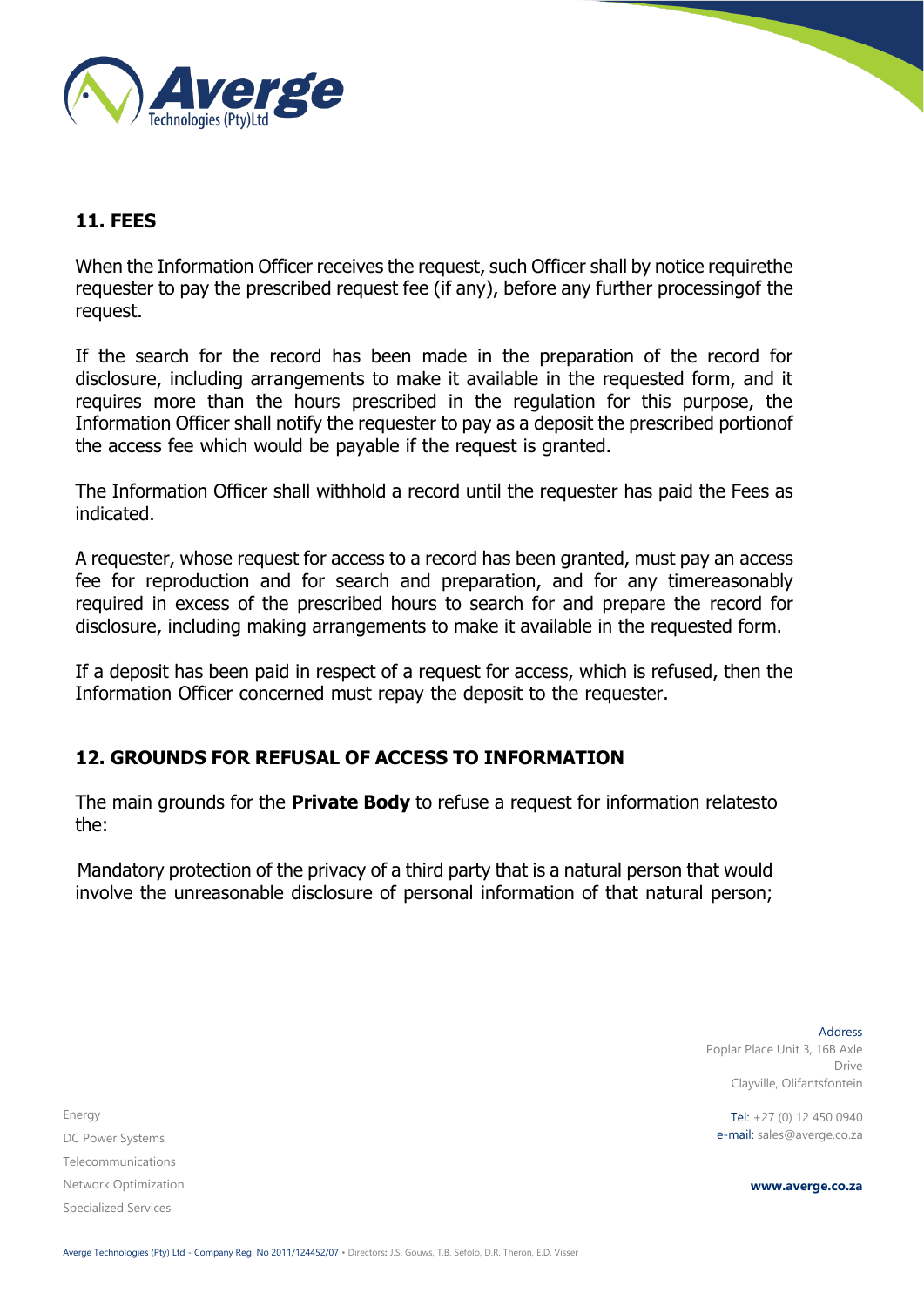

Mandatory protection of the commercial information of a third party, if the recordcontains:

- Trade secrets of that third party;
- Financial, commercial, scientific or technical information, disclosure of which could likely cause harm to the financial or commercial interests of that third party;

- Information disclosed in confidence by a third party to the Private Body, if the disclosure could put that third party at a disadvantage in negotiations or commercial competition

Mandatory protection of confidential information of third parties if it is protected interms of any agreement;

Mandatory protection of confidential information of the protection of property; Mandatory protection of records that would be regarded as privileged in legal proceedings;

The commercial activities of the **Private Body,** which may include:

- **d.** Trade secrets of the **Private Body;**
- **e.** Financial, commercial, scientific or technical information, disclosure which couldlikely cause harm to the financial or commercial interest of the **Private Body;**
- f. Information which, if disclosed could put the **Private Body** at a disadvantagein negotiations or commercial competition;
- g. A computer program, owned by the **Private Body,** and protected by copyright.

The research information of the **Private Body** or a third party, if its disclosure would reveal the identity or the **Private Body,** the researcher or the subject matter of the research and would place the research at a serious disadvantage;

> Address Poplar Place Unit 3, 16B Axle Drive Clayville, Olifantsfontein

Tel: +27 (0) 12 450 0940 e-mail: sales@averge.co.za

**www.averge.co.za**

Energy DC Power Systems Telecommunications Network Optimization Specialized Services